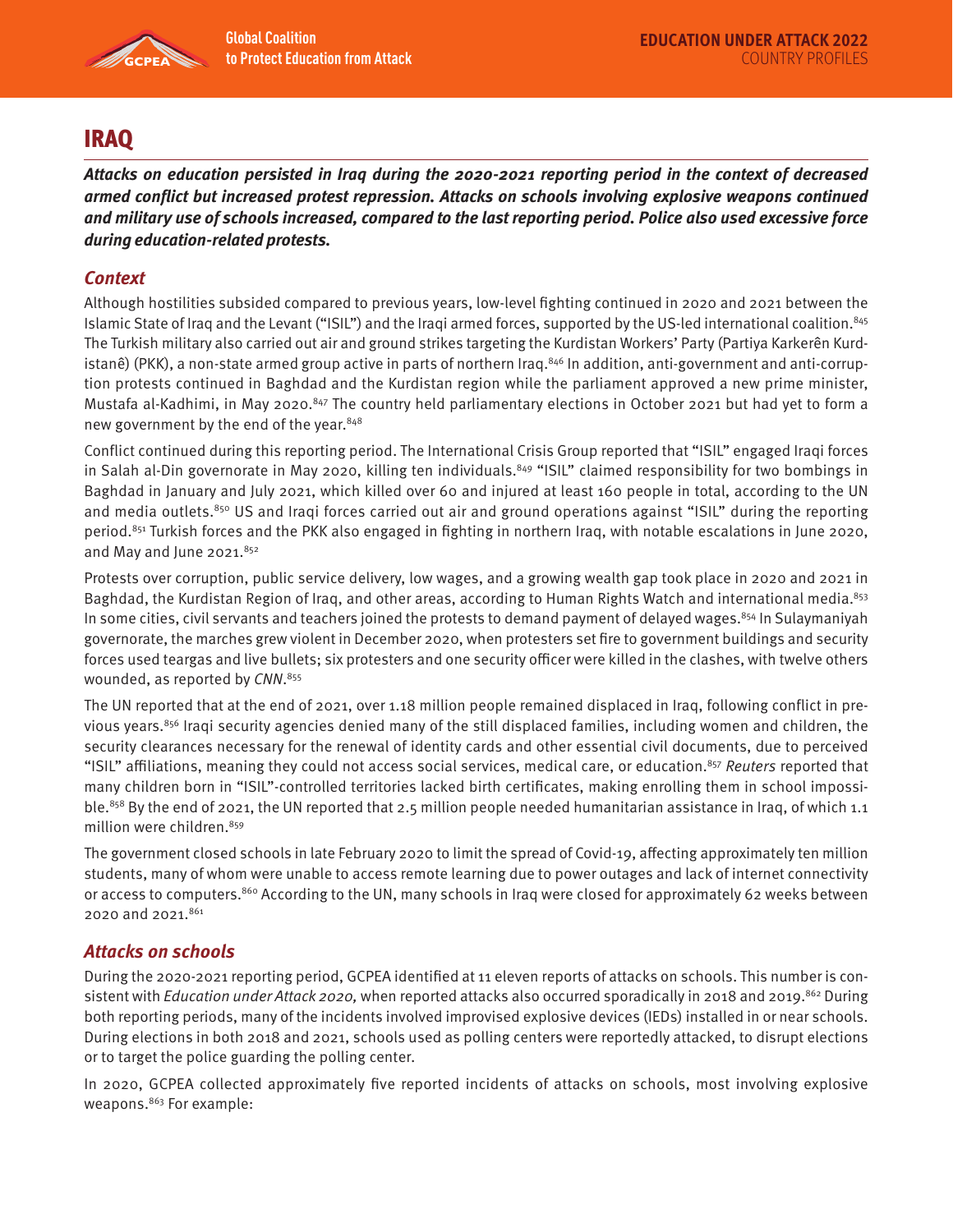

- Local media outlet Al-Sharq reported that on January 8, 2020, in al-Atshanah area, Nineveh governorate, an explosive device planted in Qutaiba bin Muslim school exploded. According to the news report, seven students were injured in the blast.<sup>864</sup>
- On May 12, 2020, two IEDs were reportedly detonated near Balen Primary School in Kirkuk city, Kirkuk governorate, according to a local media outlet.<sup>865</sup>
- On October 11, 2020, an unidentified armed group reportedly detonated two sound bombs in the Aisha School for Girls in the Al-Baladiyat area, east of Baghdad; no injuries were reported.<sup>866</sup>
- On December 20, 2020, a grenade was found near a school in Baghdad. According to local media outlet Shafaq News, an anti-explosives force removed the explosive device and no injuries occurred.<sup>867</sup>

In 2021, the UN verified one attack on a school.<sup>868</sup> Separately, GCPEA identified approximately six reported attacks on schools from media reports. Many of these attacks reportedly occurred while schools were used as polling centers.<sup>869</sup> For example:

- Local media outlet Shafaq News reported that on February 2, 2021, an assailant on a motorcycle shot and injured a police officer guarding a school in Kirkuk city, Kirkuk governorate.<sup>870</sup>
- Shafaq News reported that on October 9, 2021, four mortar shells struck near the Tigris School in Zanqar village, Kirkuk governorate, while the school was being used as a polling center. No casualties were reported. $871$
- On October 10, 2021, election day, the police reportedly clashed with members of a tribal mobilization force outside Al-Yaqoubi School, used as a polling center, in Qarah Tabah district, Diyala governate. According to media reports, the mobilization force supported a candidate in the elections. $872$
- That same day, also in Diyala governorate, armed assailants attacked Al-Muhtadi Billah School in Al-Saadiya district, while it was being used as a polling center. Shafaq News reported that one soldier guarding the school was killed, and another was injured.873

## **Attacks on students, teachers, and other education personnel**

In the 2020-2021 reporting period, GCPEA collected at least 14 reported incidents of attacks on students, teachers, and other education personnel. This number represents a slight increase compared to the last reporting period, when GCPEA identified one and six reported attacks in 2019 and 2018 respectively. $874$  In 2020 and 2021, attacks on students, teachers, and staff occurred in both the contexts of conflict violence and protest repression.

In 2020, GCPEA identified at least ten reported attacks on students and education staff, including the repression of several teachers' protests over unpaid salaries.<sup>875</sup> For example:

- On February 2, 2020, teachers reportedly protested in Saraa square, Sulaymaniyah city, Sulaymaniyah governorate, over several months' unpaid salaries. According to local media outlet Rudaw, police used teargas to disperse protesters from the area.<sup>876</sup>
- Amnesty International and local media reported that on May 16, 2020, local police and members of the Kurdish security forces, known as Asayish, arrested a teacher without a warrant for using social media to organize protests in Duhok city, Duhok governorate. A long-time education activist and teacher for more than 25 years, the educator had recently been involved in protests against late payments of teachers' salaries.<sup>877</sup>
- On September 26, 2020, an unidentified non-state armed group reportedly shot and killed a school security guard in al-Qahtaniya town, Sinjar district, Nineveh governorate. 878
- Local and international media outlets reported that on December 3, 2020, police used teargas and arrested approximately 20 teachers during a protest over delayed payments of teachers' salaries in Sulaymaniyah city, Sulaymaniyah governorate.<sup>879</sup>

In 2021, GCPEA collected approximately four reported attacks on school students and staff. For example:

• On January 15, 2021, unidentified assailants reportedly threw a grenade into the yard of a teacher's house in Nasriya city, Thiqar governorate. According to local media outlets including Al-Nasiriyah, Explosive Control Di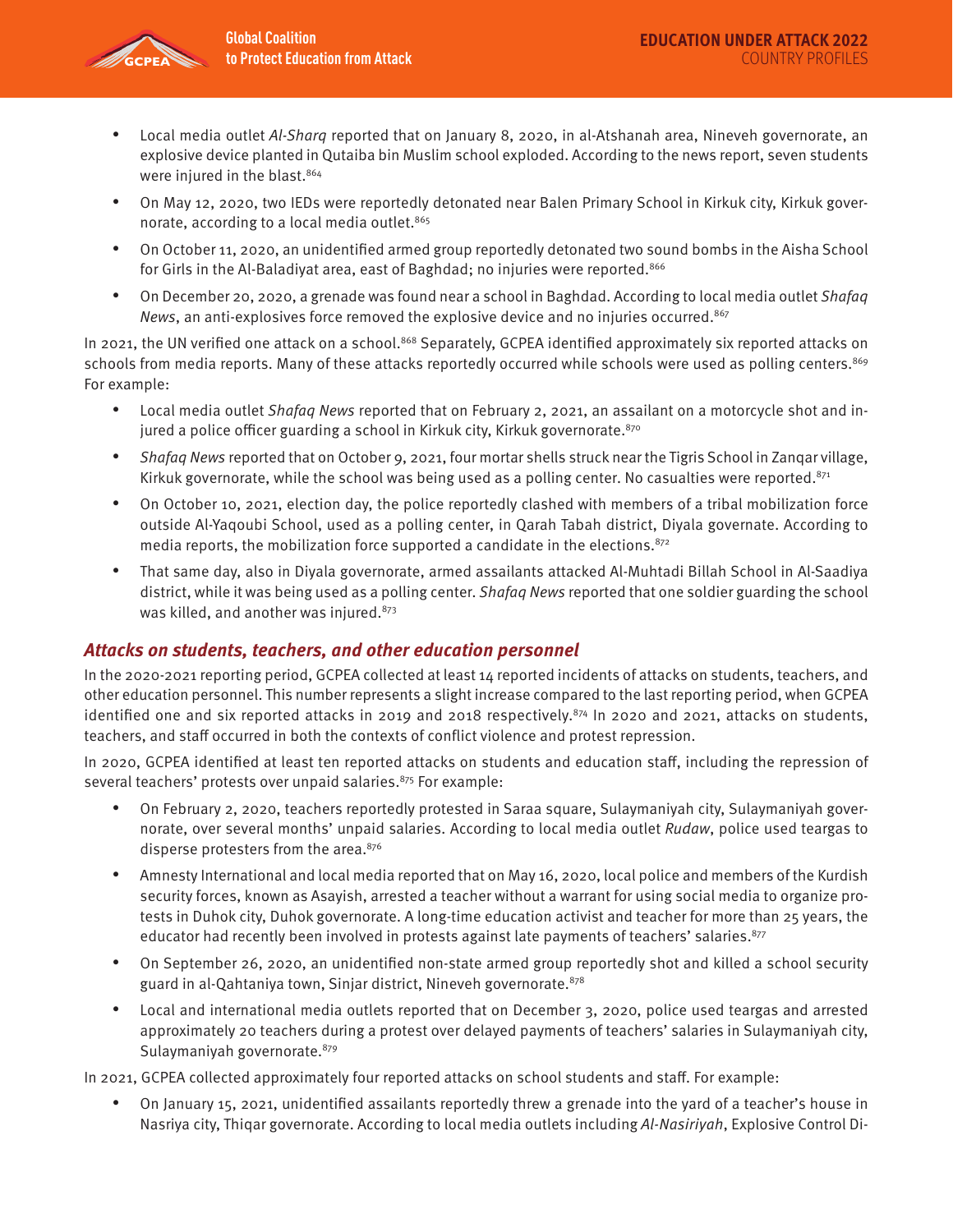rectorate officers diffused the grenade.<sup>880</sup>

- Local media outlet Rudaw reported that on March 18, 2021, grade 12 students protested the recent reduction of the study period for exams and other education-related grievances in Sulaymaniya city, Sulaymaniyah governorate, including by throwing stones and attempting to break into the Education Directorate building. To disperse the protesters, security forces reportedly fired live ammunition into the air and struck students with the butts of their weapons, injuring one.<sup>881</sup>
- On May 31, 2021, unidentified armed assailants shot and killed a teacher in the Balour area of Al-Muqdadiya district, Diyala governorate, as reported by local media outlet Shafaq News.<sup>882</sup>
- On October 27, 2021, local news outlet NRT reported that police arrested students at a protest organized against the results of university placement examinations in Soran city, Erbil governorate.<sup>883</sup>

## **Military use of schools and universities**

Between 2020 and 2021, GCPEA identified over 33 incidents of military use. This is an increase compared to past years; Education under Attack 2020, which covered 2017 to 2019, reported 21 instances of military use in 2017 and approximately four incidents in both 2018 and 2019.884

In 2020, the UN verified 27 cases of military use perpetrated by the Iraqi police and army, as well as the Peshmerga, the Kurdish branch of the armed forces.885 Separately, GCPEA identified one report of military use from a news outlet in 2020:

• Local media outlet Sotaliraq reported that around October 4, 2020, the PKK occupied a primary school in Sinjar town, Ninewa governorate, for use as a military headquarters, while community members asked the armed group members to leave.<sup>886</sup>

In 2021, the UN verified the military use of 33 schools. $887$  Separately, GCPEA identified one case of military use that year:

• In 2021, the Iraqi police continued to use a kindergarten for military purposes in Diyala governorate, which officers had already occupied for approximately four years.<sup>888</sup>

## **Attacks on higher education**

During the 2020-2021 reporting period, GCPEA received approximately ten reports of attacks on higher education students and personnel. In comparison, GCPEA received three and zero reports of attacks on higher education in 2019 and 2018 respectively.889

In 2020, GCPEA collected approximately eight reports of attacks on higher education students and personnel, several of which were targeted killings of university personnel and scholars while others were instances of protest repression.<sup>890</sup> For instance:

- On January 12, 2020, security forces arrested students during a sit-in at the Ministry of Higher Education and Scientific Research, according to Scholars at Risk and media outlet Al-Fanar in Baghdad. Some students were reportedly injured. The students reportedly gathered to protest the government's recent decision to resume university classes, which the students viewed as an effort to curtail their participation in marches against corruption and high unemployment.<sup>891</sup>
- On December 15, 2020, unknown assailants reportedly detonated an explosive device near the house of the president of the University of Maysan in Amarah city, Maysan governorate, causing damage to the house. The Ministry of Higher Education and Scientific Research referred to the attack as one of several in a campaign against academics, as reported by Scholars at Risk and local media outlets.<sup>892</sup>
- On December 16, 2020, unidentified assailants reportedly shot and killed a professor at Al-Manara University College in Amarah city, Maysan governorate. According to Scholars at Risk and media outlet Al Jazeera, the Iraqi High Commission for Human Rights released a statement referring to the incident and a "series of assassinations" targeting academics in the country.893

In 2021, GCPEA collected two reports of attacks on higher education: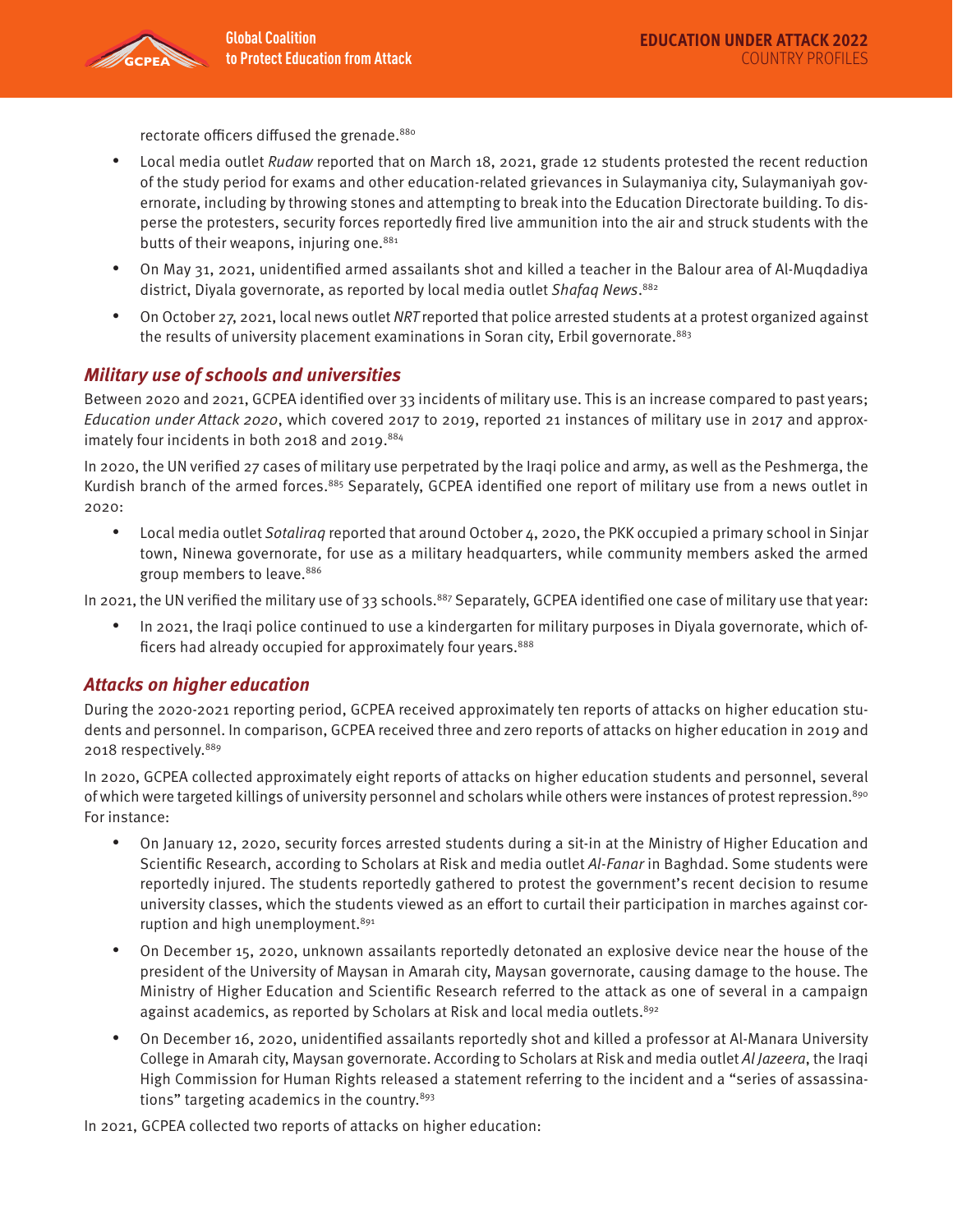

- On April 4, 2021, security forces reportedly used excessive force when dispersing a student protest over the quality of conditions and services at the Shawkat Sheikh Yazid dormitory in Erbil city, Erbil governorate. According to local media outlet NRT, the students blocked the Erbil-Kirkuk road during their protest.<sup>894</sup>
- For several days in late November 2021, security forces fired teargas and rubber bullets and deployed water cannons against students demonstrating at the University of Sulaymaniyah and on main roads in Sulaymaniyah city, Sulaymaniyah governate, injuring at least one student, as reported by Al Jazeera and other media outlets.<sup>895</sup> According to AFP, police fired warning shots in the air near protesters, on November 23, 2021.<sup>896</sup> The students were reportedly protesting the reduction in financial resources provided in past years by the Kurdistan Regional Government. Demonstrators threw rocks and teargas canisters, and set fires in the city, according to media reports.897

845 Sam Heller, "When Measuring ISIS's "Resurgence", Use the Right Standard," International Crisis Group commentary, May 13, 2020. "Non-international armed conflicts in Iraq," Rule of Law in Armed Conflicts.

846 Bethan McKernan, "Turkey launches major attack on Kurdish militants in Iraq," The Guardian, June 17, 2020. "International armed conflict in Iraq," Rule of Law in Armed Conflicts.

847 Alissa J. Rubin, "Iraq Chooses New Prime Minister, an Ex-Intelligence Chief Backed by U.S.," The New York Times, May 6, 2020.

848 Shawn Yuan, "Iraq announces final results of October parliament election" Al Jazeera, November 30, 2021.

849 Sam Heller, "When Measuring ISIS's "Resurgence", Use the Right Standard," International Crisis Group commentary, May 13, 2020.

850 "ISIL takes responsibility for deadly Baghdad suicide bombings," Al Jazeera, January 22, 2021. "Security Council Press Statement on Terrorist Attack in Baghdad," United Nations press release, SC/14421, January 22, 2021. Mohammed Tawfeeq and Aqeel Najm, "ISIS claims responsibility for Iraq suicide attack that left dozens dead," CNN, July 20, 2021. "Security Council Press Statement on 19 July Terrorist Attack in Iraq," United Nations press release, SC/14584, July 21, 2021.

851 Ghassan Adnan and Jared Malsin, "Top Islamic State Leader in Iraq Killed in U.S.-Iraqi Strike," The Wall Street Journal, January 29, 2021. Garrett Nada, "The U.S. and the Aftermath of ISIS," Wilson Center article, December 17, 2020.

853 "Iraq: Authorities Violently Remove Protesters," Human Rights Watch news release, January 31, 2020. Louisa Loveluck and Mustafa Salim "Protests flare in Iraq's Kurdish north, adding new front in national crisis," Washington Post, December 12, 2020. "Iraqis protest over power, water cuts amid heat wave," Reuters, July 2, 2021. "Protests against Iraq election results turn violent," Al Jazeera, November 5, 2021.

854 Dilan Sirwan, "Teachers protest in Sulaimani over unpaid salaries," Rudaw, February 12, 2020.

855 Muwafaq Mohammed, Mohammed Tawfeeq, and Aqeel Najim, "Seven dead in protests as Covid-19 hits Iraqi government worker salaries," CNN, December 8, 2020. "UNAMI condemns violence in Sulaymaniyah Governorate, urges KR authorities to safeguard freedom of assembly and expression," United Nations Assistance Mission for Iraq statement, December 8, 2020.

856 "Displacement Tracking Matrix: Iraq," International Organization for Migration, December 31, 2021. "Humanitarian Action for Children: Iraq," UNICEF appeal, 2022.

857 UNHCR, "Iraq: IDPs - Civil & Identity Documentation (Jan-Dec 2020)," December 2020. IOM Iraq, Managing Return in Anbar: Community Responses to the Return of IDPs with Perceived Affiliation (Iraq: IOM, 2020). ICG, Exiles in Their Own Country: Dealing with Displacement in Post-ISIS Iraq (Brussels, International Crisis Group: October 2020).

858 Charlotte Bruneau, "Excluded, abandoned: Children born under Islamic State era still paying heavy price," Reuters, December 10, 2020.

859 UN, "Humanitarian Action for Children 2022 - Iraq," December 9, 2021.

860 OCHA, "IRAQ: COVID-19," Situation Report No. 1, February 27, 2020, p. 1. Human Rights Watch, World Report 2021 (New York: Human Rights Watch, 2021), Iraq chapter. UNICEF, "Iraq 2020 Displacement Crisis Humanitarian Situation Report," 2021. Hezha Barzani, "An "illiterate generation"—one of Iraq's untold pandemic stories," Atlantic Council, July 26, 2021.

861 UNESCO, "Education: From disruption to recovery," 2021. Abdulrahman Zeyad, "After a year, Iraq students back in school as pandemic slows," AP News, November 1, 2021.

862 GCPEA, Education under Attack 2020 (New York, GCPEA: 2020), pp. 156-157.

863 A full list of references can be found on GCPEA's website, https://protectingeducation.org/wp-content/uploads/eua\_2022\_references.pdf 864 National Iraqi News Agency, as cited in ACLED, Event ID IRQ24847. "A senior Iraqi army officer was wounded and one of his bodyguards was killed in an explosion south of Kirkuk," Al Sharq, January 8, 2020.

865 Basnews, as cited in ACLED, Event ID IRQ24402. "Two Bomb Blasts Hit Kirkuk," Basnews, May 12, 2020.

866 Baghdad Post, as cited in ACLED, Event ID IRQ27297. "iMMAP - IHF Humanitarian Access Response Weekly Explosive Incidents Flash News (08 -14 OCT 2020)," Iraq Humanitarian Fund and iMMAP, October 14, 2020.

<sup>852</sup> Bethan McKernan, "Turkey launches major attack on Kurdish militants in Iraq," June 17, 2020. "Turkey's PKK Conflict: A Visual Explainer," International Crisis Group, 2021.